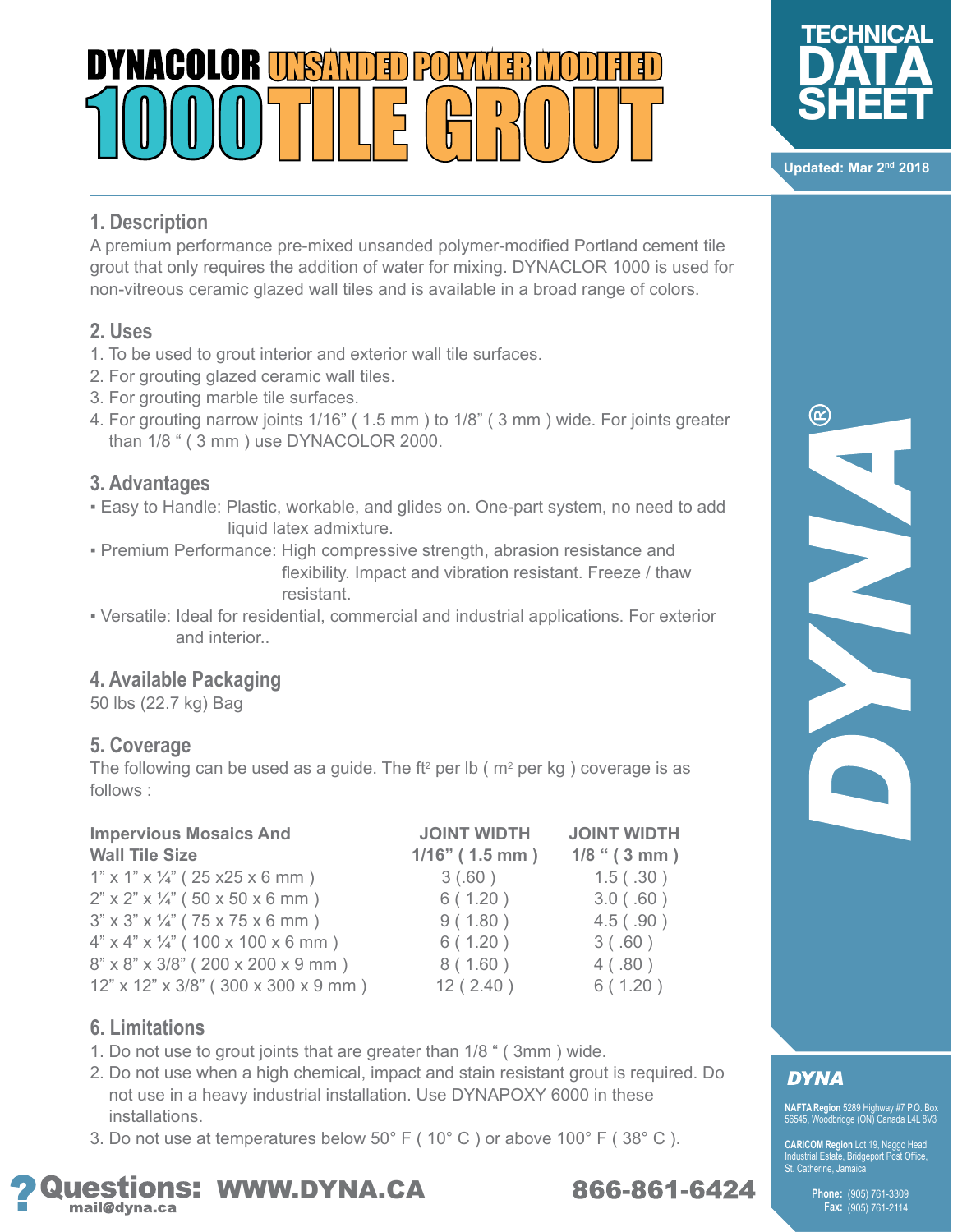## DYNACOLOR II **1591** J.



**Updated: Mar 2nd 2018**

 $^\copyright$ 

#### **7. Surface Preparation**

- 1. Ensure that the tiles are firmly set and the mortar or adhesive is completely dry.
- 2. Remove all spacers, pegs, ropes or strings.
- 3. Ensure that the grout joints are clean and free or dust, dirt, foreign matter or water. Clean the surface or the tile or stone surface thoroughly to remove any dust, dirt, grime or any other contaminants which may discolor the grout. Use DYNA brand of cleaners.
- 4. Remove excess and residual mortar or adhesive from the joints so that 2/3 of the depth of the tile is available for grouting.

#### **8. Mixing**

- 1. Before mixing the grout, dry blend the grout in order to avoid color variations in the finished grout. If two or more packages of grout are used dry blend all the contents together.
- 2. Use a clean mixing vessel and a slow speed mixer ( approximately 150 R.P.M. ).
- 3. Use cool clean water for mixing. Do not mix grout with other additives. Pour the required amount of water first into the mixing vessel and gradually add in the grout powder while mixing. To avoid shade variations of the finished grout always add the grout powder to the water and be consistent in the mixing process. Ensure that you use a consistent amount of water from batch to batch. As a guideline mix the grout powder to water in the following proportions :

| <b>Water</b>       | <b>Grouting Compound</b> |
|--------------------|--------------------------|
| 25 US oz. (750 ml) | 5 lbs. (2.2 kg)          |
| 50 US oz. (1.88 L) | 10 lbs. (11.3 kg)        |
| 120 US oz (3.78 L) | 50 lbs. (22.7 kg)        |

 Mix thoroughly until you achieve a smooth and homogeneous stiff paste consistency and that a uniform shading of color is obtained.

- 4. Avoid prolonged mixing which will shorten pot life and cause air entrapment.
- 5 Allow the grout to slake for about 10 minutes.
- 6. After the grout has slaked remix without adding anymore grout powder or liquid.
- 7. Some stiffening of the grout may occur before all the grout is used ( approximately 1 hour ). If this occurs merely remix the grout but do not add any more liquid.
- 8. Wash your mixing tools with water immediately after mixing.

#### **9. Main Application**

- 1. To assist in the wetting and spreading of the grout, slightly moisten the tile or stone surface with a damp sponge but do not leave excess moisture. Do not permit the un-grouted joints to flood with excess water.
- 2. Press the grout into the joints with a rigid rubber float. 3. Ensure that all the joints are well compacted and free of gaps and voids. 4. The grout surface should be flush with the tile edge. Remove excess grout from the tile surface, moving the float diagonally to the joints while the grout is still fresh. 5. Ensure that you use consistent application procedures throughout the entire installation surface in order to produce consistent results.



## **DYNA**

**NAFTA Region** 5289 Highway #7 P.O. Box 56545, Woodbridge (ON) Canada L4L 8V3

**CARICOM Region** Lot 19, Naggo Head<br>Industrial Estate, Bridgeport Post Office,<br>St. Catherine, Jamaica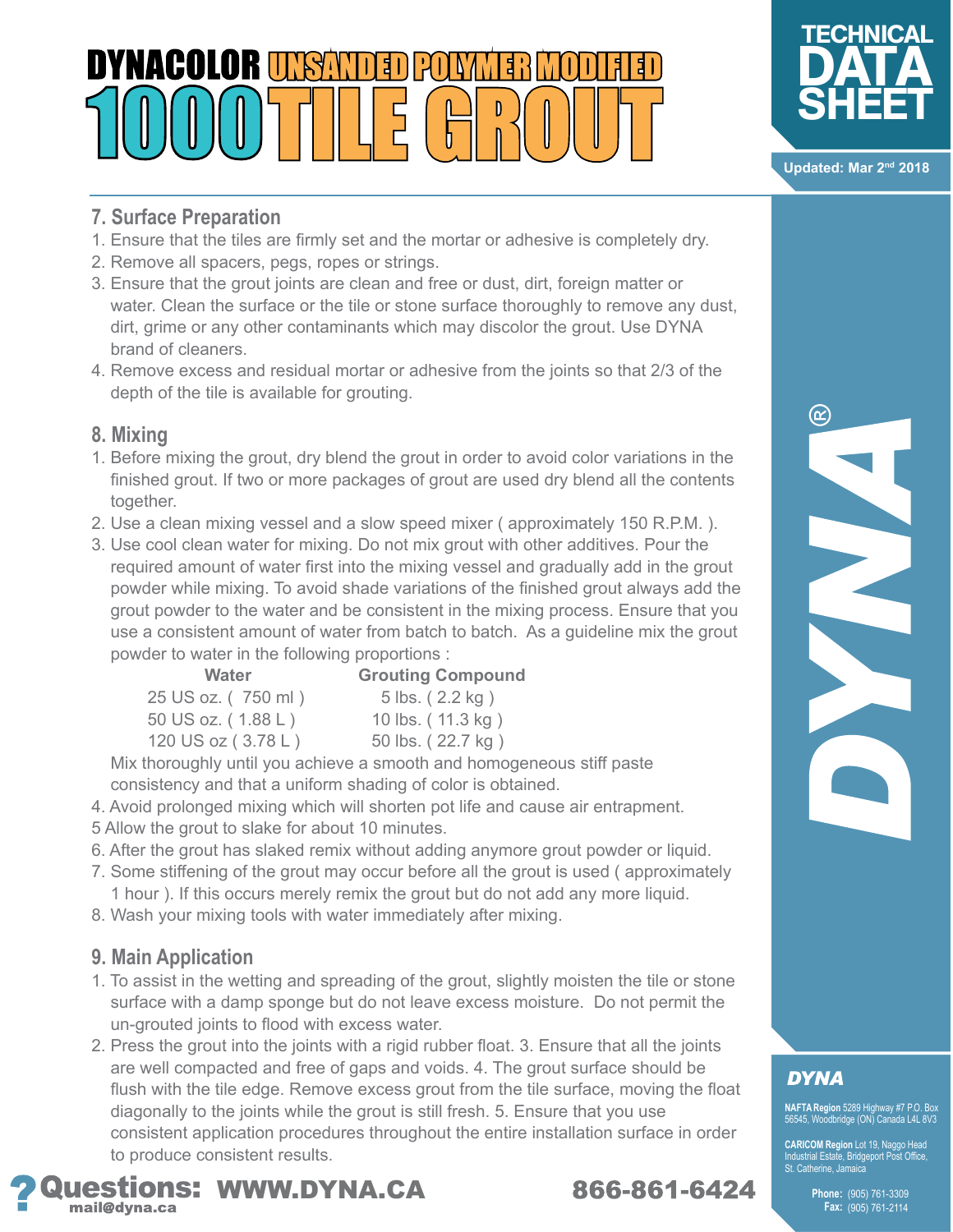## DYNACOLOR TI **1541** J.



**Updated: Mar 2nd 2018**

### **10. Expansion and Control Joints**

- 1. Provide expansion and control joints where specified.
- 2. Do not cover, bridge or fill any expansion joints with grouting compound.
- 3. Cut tiles on both sides along the edges of the expansion joints.
- 4. Insert the specified compressible bead and sealant to caulk the expansion and control joint.
- 5. Follow ANSI AN 3.8, " Requirements for Expansion Joints ".

### **11. Grouting**

Do not walk over, grout or disturb the tiles for at least 48 hours after the installation. Use DYNACOLOR grouts when grouting.

### **12. Cleaning**

- 1. Permit the grout to firm up in the joints for about 15 to 30 minutes to prevent damage to the grout surface. If high humidity and low temperatures are present more time will be required.
- 2. Use two buckets of clean water, the first for rinsing the grout residue from the cleaning towel and the second for moistening the cleaning towel in clean water.
- 3. Wet a towel and rinse all excess water. Pull with gentle motion the flat damp towel diagonally across the surface of the tiles or stone, to remove the remaining grout residue and to smooth the surface of the grout joints. Perform this procedure by repeatedly washing and wringing out the towel. Do not use a sponge. Never use excess force as this may scratch the tile surface or damage the grout joints.
- 4. Change the water in the buckets frequently to prevent the development of a haze or film on the tile or stone surface.
- 5. Do not use excess water as this will cause efflorescence, discoloration, inconsistency, and soft or powdery grout joints.
- 6. To remove efflorescence, rebuff the tile and grout surface one to two hours afterward with a clean, dry, and lint free cloth to remove any excess surface water or grout residue.
- 7. Clean hands and tools with clean water.
- 8. After the grout has initially cured, to facilitate grout film removal use a recommended brand of DYNA grout film remover.

### **13. Protection**

- 1. Provide for dry, heated storage on site and deliver materials at least 24 hours before tile work begins.
- 2. Protect tile-work from freezing and complete water immersion for at least 28 days after the completion of the work performed.
- 3. Do not walk on the tiles for at least 48 hours after the installation. Plywood stepping boards may be used after 24 hours when it is unavoidable to occasionally step on the floor. Do not permit heavy traffic to pass on the tiles for at least 7 days after the installation. Protect walls from impact, heavy hammering and vibration on opposite and adjacent walls for at least 14 days after installation.



## **DYNA**

**NAFTA Region** 5289 Highway #7 P.O. Box 56545, Woodbridge (ON) Canada L4L 8V3

**CARICOM Region** Lot 19, Naggo Head<br>Industrial Estate, Bridgeport Post Office,<br>St. Catherine, Jamaica